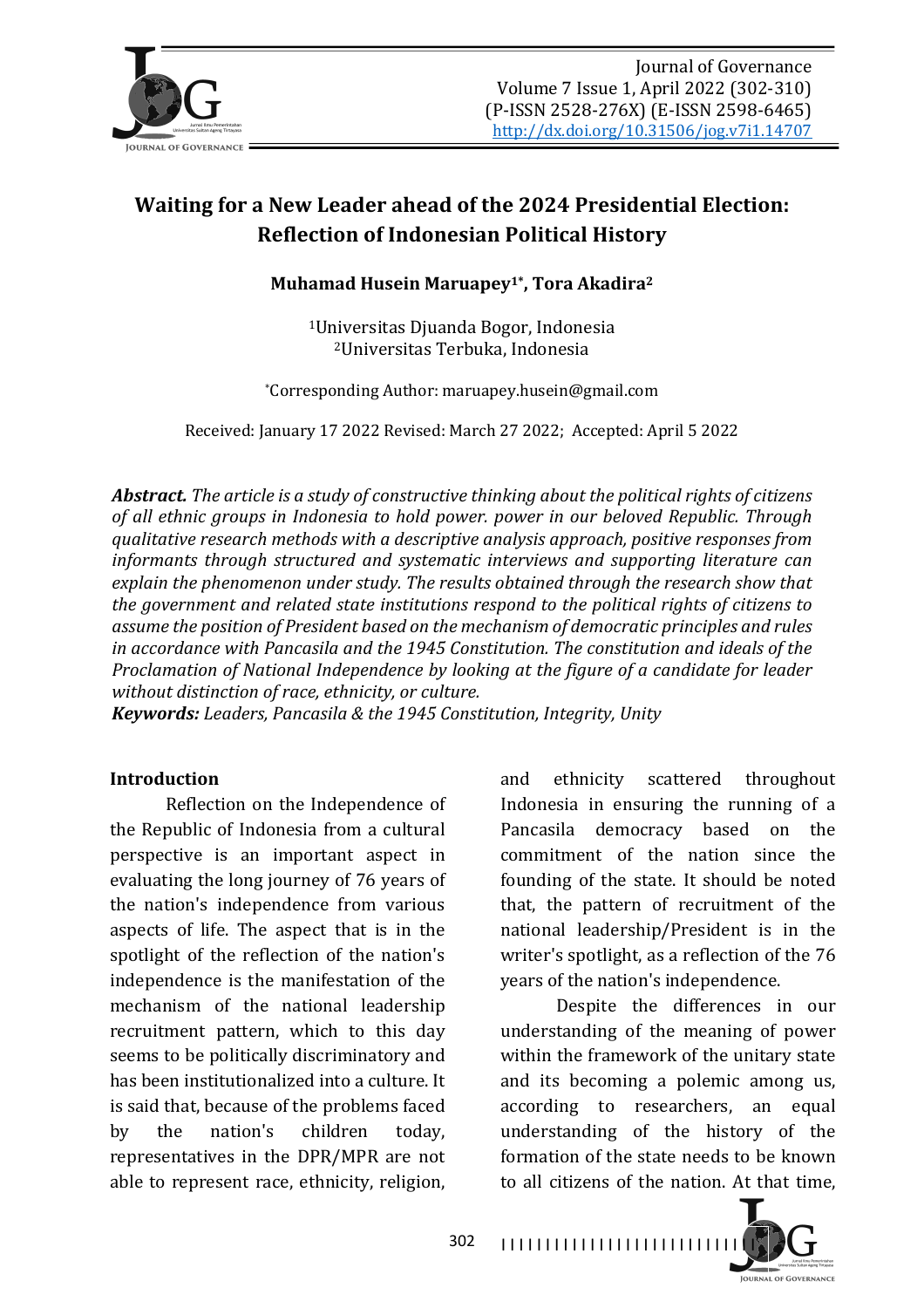determining the basis of the state, who will become the leader of the state is a matter of discussion and commitment with the founding fathers of the nation. The central issue of the founding fathers' thought is that in a democracy, everyone has the same political rights regardless of race, ethnicity, and religion, as implied in the Constitution of the Republic of Indonesia and the text of the Proclamation read by Soekarno and Hatta on August 17, 1945.

The first stanza in the text of the proclamation states, "We, the Indonesian people, hereby declare the independence of Indonesia." This indicates that there is respect for the ethnic groups who at that time expressed their readiness to join the country, which was named "Indonesia". The leaders of the nation place great importance on unity and integrity, regardless of race, ethnicity, and religion. It is only natural that the first precepts of Pancasila, which initially contained the sentence "with the obligation to carry out Islamic law", with greatness of heart and soul based on unity and integrity, be abolished. The big problem during the 76 years of this independent country, the politicization and discrimination of the political rights of some citizens of the nation, was ironically carried out by some elites, even institutionalized it into a culture in decision-making institutions, for example, the DPR and MPR. In the third stanza, "Things concerning the transfer of power and others are carried out in the same exact manner." quoting what is implied in the third stanza of the proclamation text above, that legal and procedural certainty is desired at the second of independence will lead the country (Indonesia)? What is the basis of

the state and what form of government? The nation's leaders realize that the form of government and who will lead the country in the first place are very vital and will become a ticking time bomb if they are not discussed together.

In fact, the pattern of recruitment of presidential candidates is problematic and even discriminates against the political rights of the nation's citizens. What was felt during the presidential candidate market's 76 years of independence was centralized in certain ethnic groups and even institutionalized into a culture injustice made the former member of Komnas HAM from Papua, Natalius Pigae, make a very strong statement recently: "If the President and Vice President are from Java, then those outside the tribe are slaves or babu" (Suara.com, January 30, 2021). This statement should not be considered Natalius' dislike of the President and Vice President of the Javanese Tribe, but should be underlined that all ethnic groups from Sabang to Merauke have the same right to be elected as President and Vice President. Maarif et al. (2010) identity politics culture aims to build group awareness so that together they can fight for the rights that are taken away to realize power and justice. Wood, et al. (2001) said that organizational culture is a system of beliefs and values developed by the organization that guides the behavior of members of the organization itself. Tosi et al. (2001) said that organizational culture is a way of thinking, feeling, and reacting based on certain patterns that exist within the organization or those on the part of the organization. According to Robins (2001), organizational culture is a shared

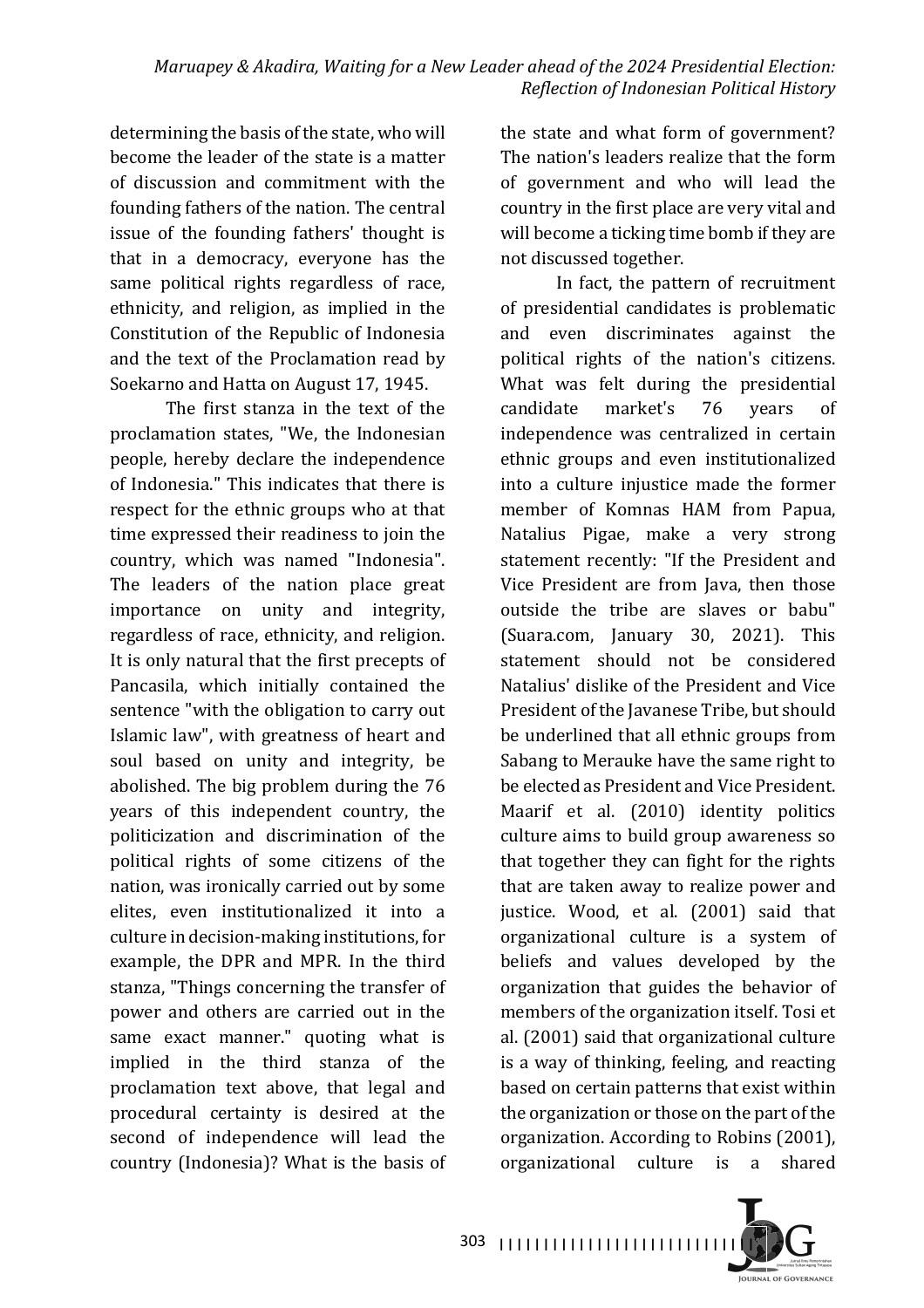perception held by members of the organization. According to Robins, the functions of organizational culture are to: al create differences between organizations; b] provide the same feeling among organizational members; and c] increase mutual commitment compared to individual interests. A good example is that equitable and fair welfare can actually affect the behavior of each member. Max Weber, as in Raphael RM (2001), defines power as the process of influencing the behavior of others by forcing them to follow their will. Weber also argues that power must bring prosperity to the community and not bring domination and discrimination against political rights, which can lead to injustice for the people.

As can be seen in the Fishbone diagram below, the President of the Republic of Indonesia who has ruled since 1945 until now is as follows:

# **Figure 1: The President of the Republic** of Indonesia from Time to Time



**Source: Khaoru Ishikawa (1968)** 

The fishbone diagram above shows that since the country's independence on August 17, 1945, there have been seven changes in the power of state leaders for various reasons as shown in the diagram.



Six of these figures come from Javanese ethnicity, namely Soekarno, Suharto, Abdurahman Wahid, Megawati, Susilo Bambang Yudhoyono, and Joko Widodo. Meanwhile, Habibi is the only State Leader from Eastern Indonesia (Sulawesi) who has taken over for Suharto, who has resigned.

In order to be answered and focus on research, the researcher uses organizational culture theory (Pacenowsky and O'Donnell Trujillo, 2008). The organizational culture theory presented has three variables, including the following: 1. Variable "Reality": Members of the organization create and maintain feelings that are owned by two variables. The interpretation of symbols is important for organizational culture. 3. Variable Cultural diversity in the organization. Many studies on national leadership have been conducted, including by Bambang Wahyudi (2018), "National Leadership in a Strategic Environment". The results of the study indicate that a solution from the national leadership is needed that has strategic insight and has commitment and competence within the framework of the Unitary State of the Republic of Indonesia, Faisal Ismail  $(2004)$ : Exemplary in the Context of National Leadership. The study's findings show that national leaders are striving for more than just power; they also have the capacity, integrity, and vision to manage a diverse nation. A. Subagyo  $(2017)$ : National Leadership for the Millennial Generation in the Digital Age. The results of the study are a model of a leadership figure who masters millennial behavior and tends to master digitalization in the development of nation-building. SK Syarif (2005). Reformulation of National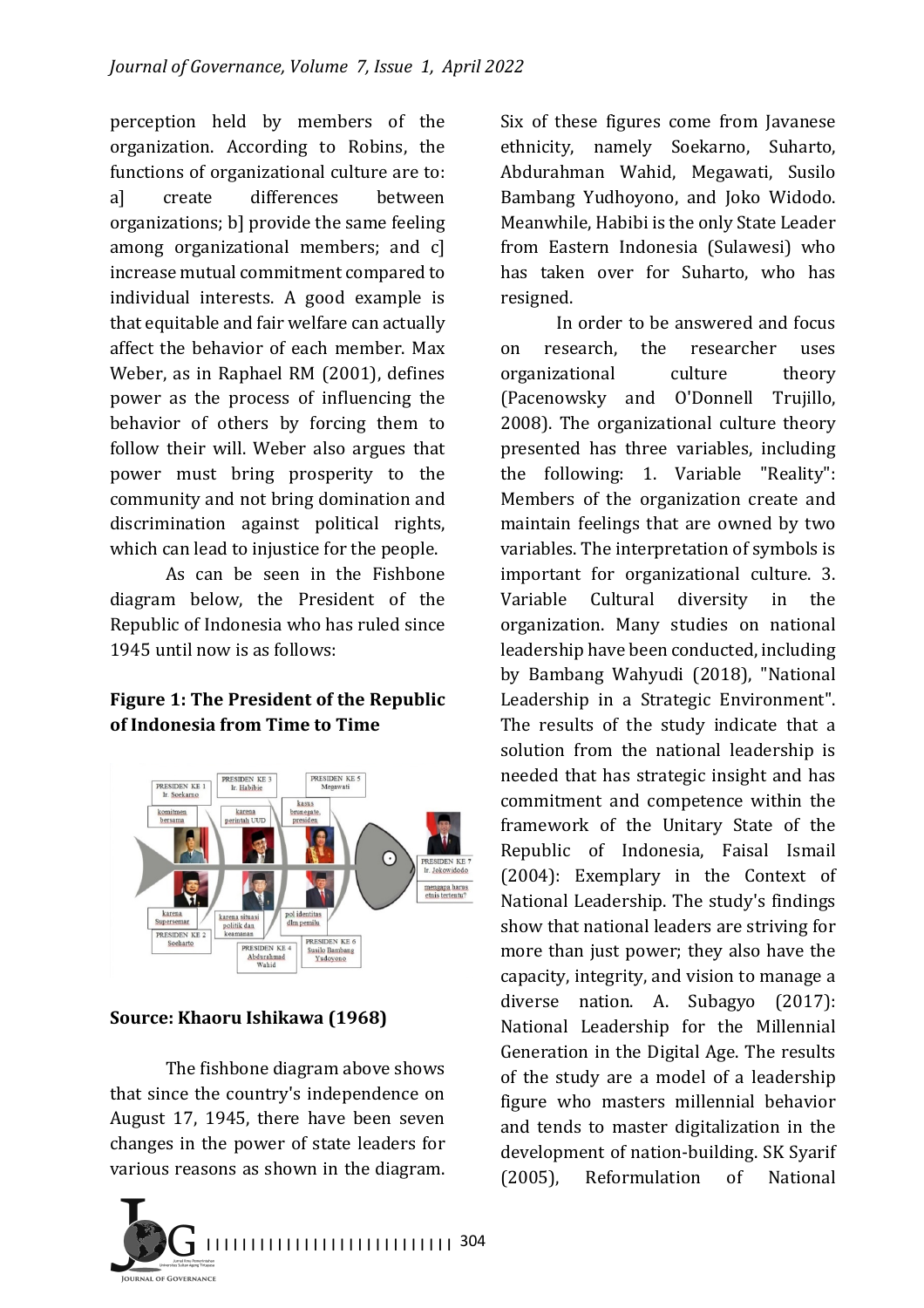Leadership in the Flow of Demands for Democratization of Local Communities, Research results show that there needs to be appreciation for the younger generation who are critical and management of national leadership that considers local wisdom. The results of the study are a model of a leadership figure who masters millennial behavior and tends to master digitalization in the development of nation-building. SK Syarif (2005) Reformulation of National Leadership in the Flow of Demands for Democratization of Local Communities. Research results show that there needs to be appreciation for the vounger generation who are critical in the management of national leadership that considers local wisdom. The results of the study are a model of a leadership figure who masters millennial behavior and tends to master digitalization in the development of nation-building. SK Syarif (2005), Reformulation of National Leadership in the Flow of Demands for Democratization of Local Communities. Research results show that there needs to be appreciation for the younger generation who are critical and management of national leadership that considers local wisdom.

# **Method**

The approach in this research is to use qualitative methods, namely "research methods by producing descriptive data in the form of written words from the behavior of respondents who are observed in depth." According to Bogdan and Taylor in Meleong  $(2000)$ , using this approach makes it easier for researchers to reveal interactions between 

researchers and respondents, so that they can interpret social phenomena that occur that are obtained through observation, interviews, and documentation. In order for this research to be directed, the researcher uses a purposive sampling technique, as stated by Sugiyono (2012). The purposive sampling technique is a method of determining the sample based on certain considerations, meaning that the informants who are the targets of the research are those who understand the problems being studied.

### **Result and Discussion**

To ensure that this study is measurable, using the theory of organizational culture by Pacanowsky and O'Donnell (2008), the researcher tries to dig further by observing the individual and equal variables, complying with provisions without ignoring minority rights, with an approach to informants who have competence to answer research problems.

# *Creating & Maintaining a Feeling of Power Through Joyoboyo's Divination.*

Discussing the leadership of the state cannot be separated from the ancient Javanese history of the prediction of Joyoboyo, which is widely interpreted as the provisions of Sang Hyang Widi Wase, the forerunner of the leadership of the State of Indonesia. The figure of Joyoboyo, who ruled around  $1135-1159$ , was very wise and able to unite the kingdom of Kediri, and even his power covered lava, Sumatra, Kalimantan, and North Maluku (Ternate). The history of ancient Java, as written by Martini Fisher from Mackurie University (2016), says that many ethnic

305 I I I I I I I I I I I I I I I I I I I I I I I I I I I I I

**JOURNAL OF GOVERNANCE**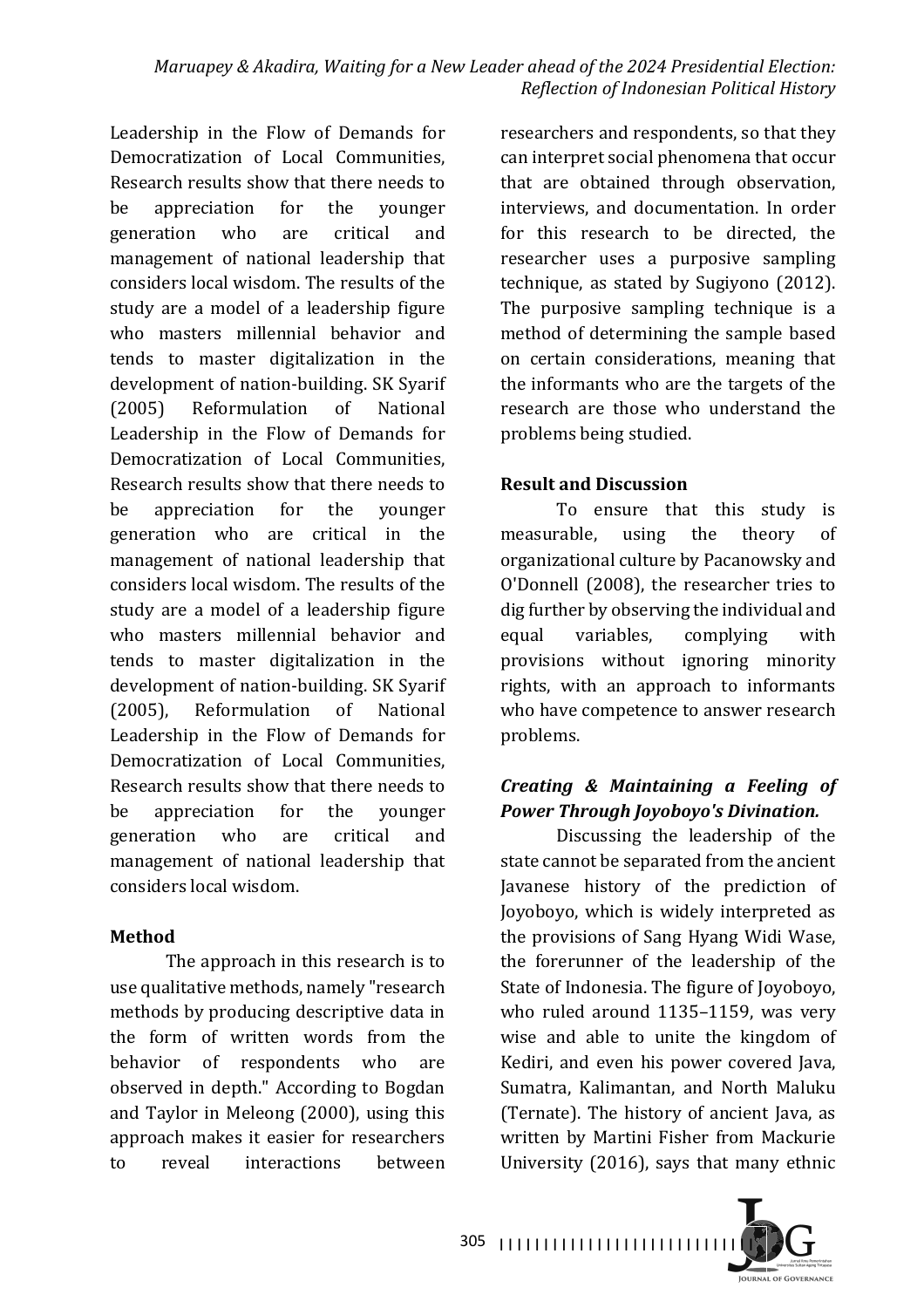Javanese believe in Joyoboyo's prediction as an absolute necessity. Whether the prediction is true or not, at the implementation level, it shows that No-tono-go-ro is really beyond the limits of ordinary creatures. It doesn't mean that Joyoboyo's prediction must be our guide and role model as citizens who uphold togetherness, equality, and the values of democracy that are embraced. Responding to the prediction of the legendary Joyoboyo, it was even designed to perpetuate the power of certain ethnic groups. When interviewed, Dr. H. Wahab Tuanaya, M.Si, Dean of the Faculty of Social and Political Sciences, Pattimura University, Ambon, when asked, explained, "The independence of this country has not been for hundreds of years and the number of Presidents who lead the country has not been more than 10 people, but please note that in Indonesian constitutional history, Habibie, who came from Eastern Indonesia (Sulawesi), once led the country, even though it was only for a year." Likewise, with Yusuf Kala, who had held the position of Vice President for up to two terms. It's less relevant when Katong says that there is discrimination against the political rights of figures from other ethnic groups. Tuanaya went on to say that figures from other ethnic groups who want to compete in the national political arena must have their integrity and character known and popular throughout Indonesia. For example, Yusuf Kalla's character needs to be questioned, and he is well known in the national political arena. However, there is no guarantee that he will be the number one person in this beloved republic, as evidenced in the 2009-2014 presidential election, where his vote fell in Eastern

Indonesia. Tuanaya does not deny the existence of identity politics during elections; sometimes it is even followed by money politics (Interviewed on March 1, 2022).

Related to the reformation that demands an equal distribution of justice for all citizens, including the distribution of power, Dr. Hadi Tuasikal, SH.MH (Lecturer of the Law Faculty of Muhammadiyah University of Sorong) explained that it is unlikely and impossible for a figure from outside Java to become President of this Republic. Even if elected, they must have integrity and moral skills, as well as the process of regeneration of national leadership in political parties. At the implementation level, there is no such thing as identity politics. A figure like Yusuf Kalla, who once led a large party and is already well-known in the national political arena, cannot do anything, and lost in the 2009 Presidential election (Interview on March 27, 2022).

From what was stated, it can be interpreted that democracy, according to Abraham Lincoln in Sugiyanto (2018), is "as a government of the people, by the people, and for the people". This implies that democracy is the government of the people, by the people, and for the people. Jimly Assidiqie (2005), "explained that when power comes from the people, then in determining the direction and implementation of state life, it is also determined by the people."

What Abraham Lincoln and Jimly Assidigie explained and the opinions of the two informants above actually determine that the leadership of the country comes from the people's desire to see a leader who is truly capable of prospering the people while acting fairly and wisely.

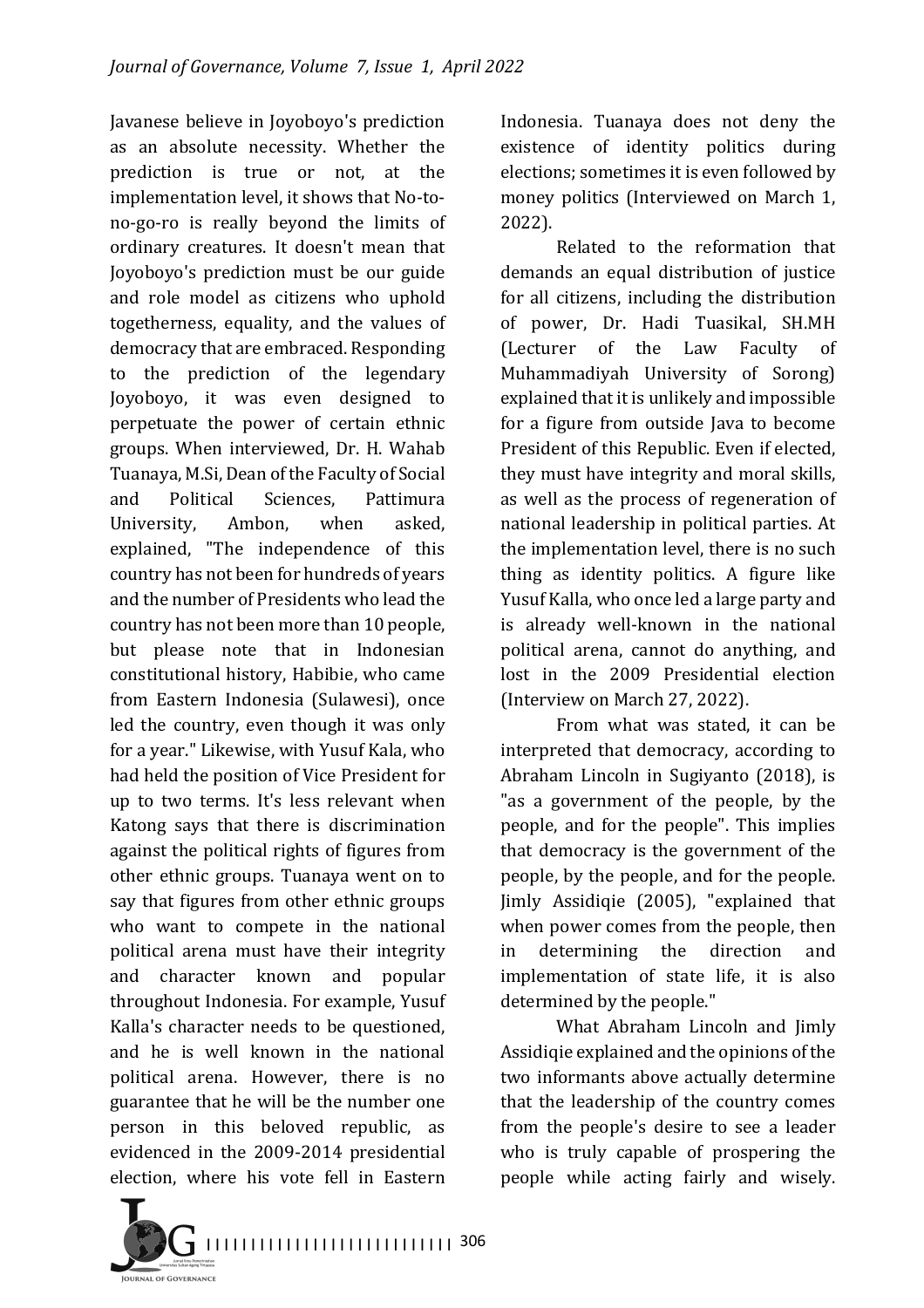#### *Maruapey & Akadira, Waiting for a New Leader ahead of the 2024 Presidential Election: Reflection of Indonesian Political History*

Leaders must not become political objects of a certain party's power, let alone determine that only Javanese ethnic candidates can be elected as candidates with the suffix "No-To-No-Go-Ro."

# *Interpretation of Symbols in*  **Organizations As stated in the Meaning** of the Proclamation of Independence of *the Republic of Indonesia*

In the text of the Proclamation of Independence of the Republic of Indonesia, the implied meaning is actually the basis for the DPR and MPR Institutions as well as the government to ensure that the process of nominating the national leadership must be a joint effort and commitment in determining the leadership of the state. It doesn't have to be ethnic Javanese who feel most worthy to lead the country. For all the people, DPR and MPR institutions, the government and all elements are committed to changing the pattern of recruitment of national leadership that is equal and just for the realization of unity and the benefit of the nation and state.

How to interpret the proclamation as an interpretation of a unifying symbol that has not been embodied equally and fairly, especially in relation to power? Today's problem is different when it comes to independence in 1945. The nation's founders, with high fighting spirits, only wanted to expel the invaders and declare independence throughout the world. There is no such thing as pursuing power to become head of state. Although the text of the proclamation implies that power must be discussed thoroughly and together. In fact, the founding fathers of the nation gave up on anyone who had the

ability, skill, and high integrity to fight for the rights of the people in the eyes of the colonizers. An agreement was reached by appointing Soekarno and Hatta to lead the nation through the General Assembly of BPUPKI. (Interview, March 21, 2022).

Dr. Bedy Iriawan M.Si, Former Dean of Fisipkom, Juanda University, Bogor, conveyed that interpreting the Proclamation as a symbol of unifying the nation has not yet been realized. According to him, today's institutionalized identity politics in a culture is very difficult to eradicate. Democracy is only a tool to perpetuate the power of certain groups and ethnicities, as well as castrate minority rights. (Interview, March 24, 2022).

In the opinion of researchers, the inspirational spirit through the motto Bhineka Tunggal Ika gave true strength to the founders of the nation who came from various ethnicities, tribes, religions, and races, and were willing to sacrifice their body and soul and their respective egos to expel invaders from the archipelago regardless of what position they would hold after independence on August 17, 1945. In fact, identity politics is not institutionalized as a culture, let alone used as an arena to suppress the political rights of minorities in a democracy.

Specific examples that were felt by us from the Soekarno to Suharto eras, even Gusdur, Megawati, and Susilo Bambang Yudoyono, prioritized physical development in Java (Jawasentris) or recently, which has become a hot topic of discussion.

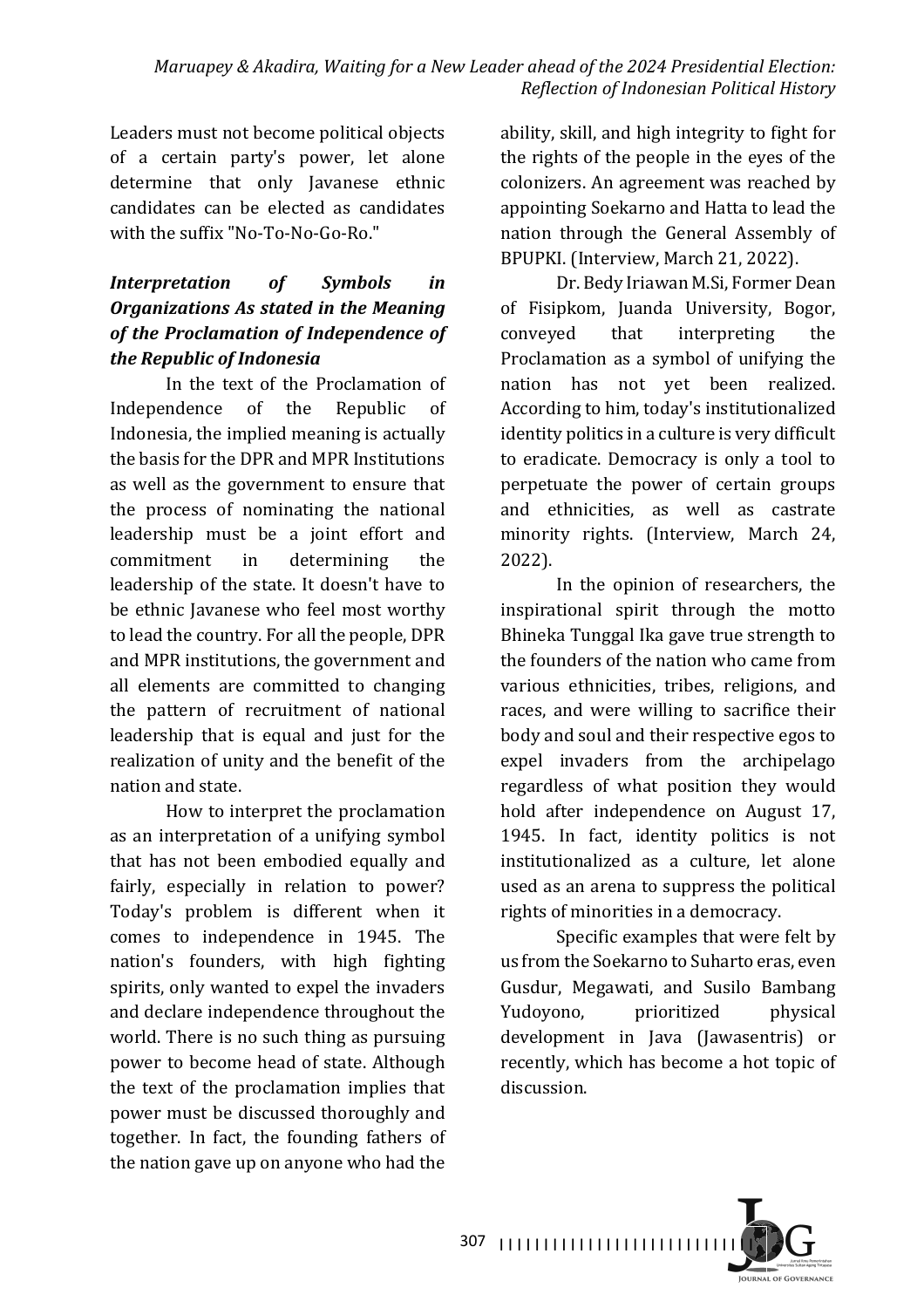#### *Diverse Culture and Action*

The facts show that the period of state leadership from Soekarno to Jokowi was a democratic system that was institutionalized into a culture and politicized so that it ignored the political rights of other figures from various ethnicities, races, and religions in the Unitary State of the Republic of Indonesia. In the 76 years of the country's independence, there have also been 7 changes in the leadership of the state. Almost all of the figures for heads of state come from Java. Even if the position of President has been held by Habibie, it is because of the Order of the 1945 Constitution before the Amendment. namely in Article 8, "If the President dies, stops, or is unable to carry out his obligations during his term of office, he is replaced by the vice president until his term expires." The chaotic political system and state security in May 1998 forced Suharto to step down and be replaced by Habibie. Thus, history proves that the state leadership (President of the Republic of Indonesia) until the 76th year of the Republic was established always came from Javanese ethnicity. This is "what makes our nation fail to become a developed country, and its steps are hampered" (Catur Nugroho, 2021). The question is, can the Republic of Indonesia only be ruled by ethnic Javanese? Could the President of the Republic of Indonesia come from another ethnic group besides Javanese?

Presented by Dr. Colonel Effendi M. SH.MH (Head of Babinkum TNI): that the possibility of a presidential candidate from another ethnic group must exist as long as the figures from the regional heads (bureaucrats), the military and the police,



and those from parties are able to develop an integrity zone system. One of the zones in question is the Public Service Zone, which is truly a superior program and has become an example for the development of public services in other areas. What is happening today is that regional figures are always busy with non-superior programs and personal interests rather than national interests. Effendi said that even if there is a good program, for example in Maluku with the "Tabaos Program," the Regent of Central Maluku, Abua Tuasikal. This program is only for Maluku and surrounding areas, because it has not been published. No matter how good the program is that is rolled out, when it is less well known, the flagship program is meaningless. In addition, the role of the local media in reporting the superior program is very important. Take, for example, the bureaucratic reform program that was conveyed by Jokowi at the beginning of leading Solo through bureaucratic reform. It was considered successful enough that he got a vehicle from the PDIP Party to become Governor in DKI and subsequently became President in 2014 (Interview on March 21, 2022).

Responding to the possibility of figures from ethnic groups other than Javanese being raised as presidential candidates, Yanhar Jamaludin (Rector of the Islamic University of North Sumatra) explained, "All figures have the same rights as presidential candidates as stipulated in Article 6 Paragraphs 1 and 2." to the government and the state regarding the distribution of state leadership justice for all parties. That the emotional bond between the Sultanate and the world has been very strong since the Dutch colonial era. This power can occur with the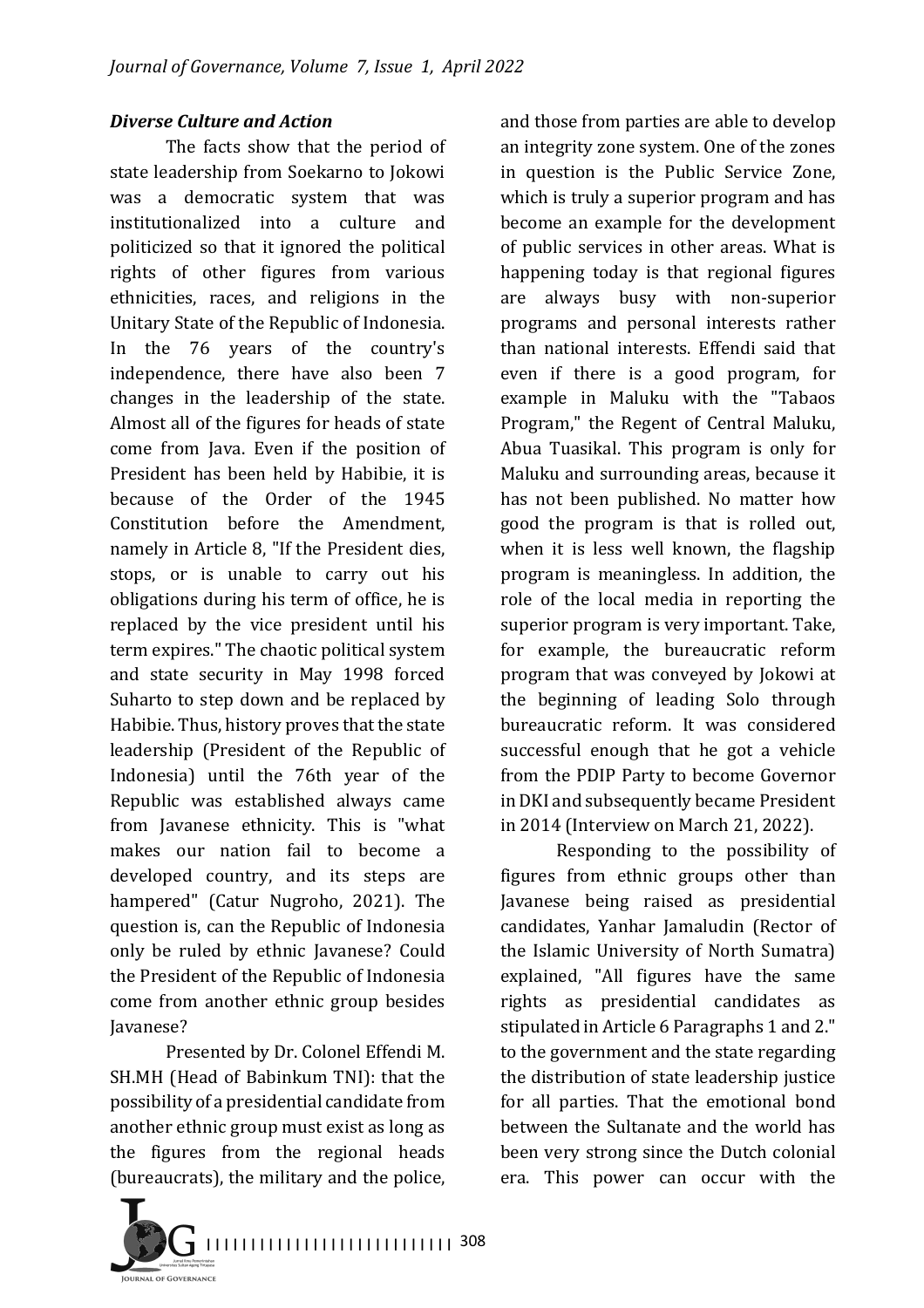presence of the archipelago's sultanate forum, where there is blue blood (New Social Power) from the sultanate. The figures of these blue-blooded lines have already taken the lead. So if they unite to provide significant strength, it is a social capital that can put pressure on the government and DPR/MPR institutions for the realization of a just and prosperous society (Interview, March 25, 2022).

From what the informant explained above, it can be concluded that the right to be nominated as a state leader is a human right and is regulated in the state constitution. Therefore, anyone should not deny this right as long as the person concerned has met the formal requirements and is able to provide all the strengths and advantages that exist in him for the benefit of the community, nation, and state.

# **Conclusion**

The meaning of democracy as conveyed by Abraham Lincoln: government of the people, by the people, and for the people is the momentum to realize the political right of every citizen to be elected as a leader in the presidential election market. Indeed, the state regulates and ensures the procedure for electing the President (Head of State) that is fair to all citizens, regardless of race, ethnicity, and religion. The proposed candidate for state leader must have high integrity, uphold the values of Pancasila, be fair, wise, and be able to carry out his duties and functions as President while realizing the welfare of the people. In order to become a legal umbrella and a common guideline, it needs to be regulated and clarified in the 1945 

Constitution, or at least the figures proposed by professionals, bureaucrats/TNI Polri/Politicians have high performance with superior programs that are known to be feasible. Meanwhile, election organizers, the public, and members of the legislature are required to work in accordance with their main duties and functions and not to engage in identity politics to discredit other figures coming forward in the stock exchange for candidates for state leaders.

# **Acknowledgments**

Thank you to all those who helped in the writing of this publication.

# **References**

- A, Subagyo (2017), National Leadership for Millennial Generation in the Digital Era, Journal of Caraka Prabu, Fisip-Unjani
- Asshiddiqie, J. (2005). Constitutional Law and the Pillars of Democracy. Jakarta: Constitution Press
- B, Wahyudi (2018), National Leadership in Strategic Environmental Development, Bogor, Pakuan University Journal.
- Bagir Manan, (1999), Presidential Institute, Center for Legal Studies, UII, Yogyakarta, Graha Media
- Catur Nugroho,  $(2021)$ , The Figure of the President Always from the Javanese Tribe, Jakarta, Warta Ekonomi
- Denny,JA,(2021), The Fall of Suharto and the Transition to Indonesian Democracy, PT Cerah Budaya Indonesia
- Didik Triomarsidi, (2020), Because Gusdur stepped down from the presidential chair, Banjarmasin Post

**JOURNAL OF GOVERNANCE** 

309 I I I I I I I I I I I I I I I I I I I I I I I I I I I I I